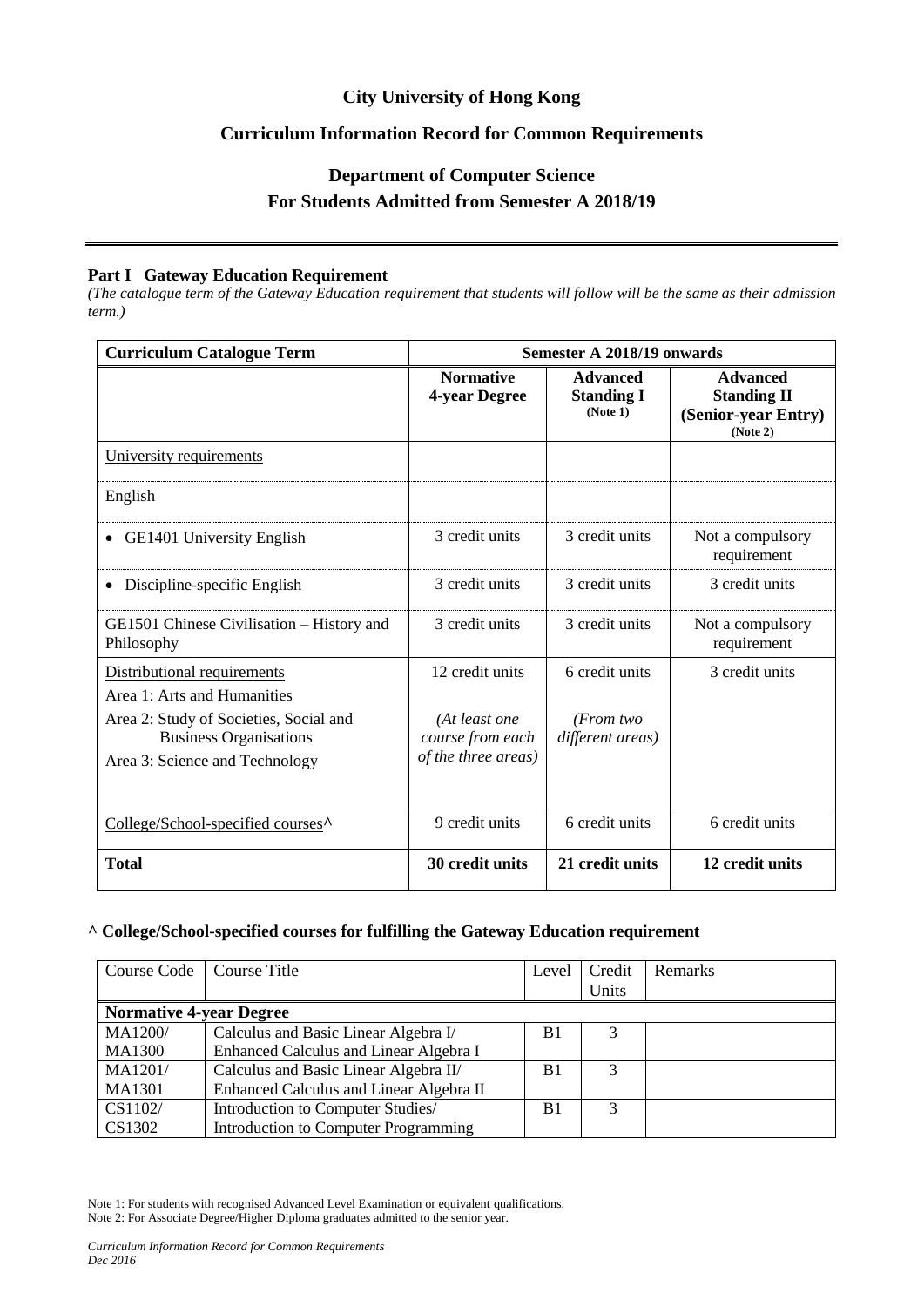| <b>Advanced Standing I and Advanced Standing II (Senior-year Entry)</b> |                                                     |                |   |  |
|-------------------------------------------------------------------------|-----------------------------------------------------|----------------|---|--|
| CS2402                                                                  | Introduction to Computational Probability           | <b>B2</b>      | 3 |  |
|                                                                         | Modelling                                           |                |   |  |
|                                                                         |                                                     |                |   |  |
| Choose any ONE from the following list:                                 |                                                     |                |   |  |
| GE2313                                                                  | <b>Global IT Case Studies</b>                       | <b>B2</b>      | 3 |  |
| GE2315                                                                  | Security and Privacy in the Information Age         | Β2             | 3 |  |
| GE2323                                                                  | Mobile Social Networks: Practices, Challenges,      | B <sub>2</sub> | 3 |  |
|                                                                         | and Beyond                                          |                |   |  |
| GE2324                                                                  | The Art and Science of Data                         | Β2             | 3 |  |
| GE2338                                                                  | Internet Applications and Security                  | <b>B2</b>      | 3 |  |
| GE2340                                                                  | Artificial Intelligence – Past, Present, and Future | <b>B2</b>      | 3 |  |
| CB2100                                                                  | Introduction to Financial Accounting                | Β2             | 3 |  |
| <b>CB2300</b>                                                           | Management                                          | Β2             | 3 |  |
| <b>CB2500</b>                                                           | <b>Information Management</b>                       | Β2             | 3 |  |
| CB2601                                                                  | Marketing                                           | Β2             | 3 |  |

## **Part II College/School Requirement, if any**

*(The catalogue term of the College/School requirement that students will follow will be the same as their admission term.)*

| Course Code                                                     | Course Title                                              | Level          | Credit<br>Units | Remarks |  |
|-----------------------------------------------------------------|-----------------------------------------------------------|----------------|-----------------|---------|--|
| <b>Normative 4-year Degree (6 credit units)</b>                 |                                                           |                |                 |         |  |
| Science                                                         |                                                           |                |                 |         |  |
|                                                                 | Choose <b>two</b> from the following three subject areas: |                |                 |         |  |
| Physics                                                         |                                                           |                |                 |         |  |
| PHY1201                                                         | <b>General Physics I</b>                                  | B1             | 3               |         |  |
| Chemistry                                                       |                                                           |                |                 |         |  |
| <b>BCH1100</b>                                                  | Chemistry                                                 | B <sub>1</sub> | 3               |         |  |
| Biology                                                         |                                                           |                |                 |         |  |
| <b>BCH1200</b>                                                  | Discovery in Biology                                      | B <sub>1</sub> | 3               |         |  |
| <b>Advanced Standing I (0 credit unit)</b>                      |                                                           |                |                 |         |  |
| College Requirement waived.                                     |                                                           |                |                 |         |  |
| <b>Advanced Standing II (Senior-year Entry) (0 credit unit)</b> |                                                           |                |                 |         |  |
|                                                                 | College Requirement waived.                               |                |                 |         |  |

### **Part III English Language Requirement**

Normative 4-year degree students and Advanced Standing I students who passed the 6 credit units of specified GE English courses, and Advanced Standing II students who passed the 3 credit units of discipline-specific GE English course are recognized as fulfilling the University's English Language Requirement.

*Students scoring below Level 4 in HKDSE English Language or Grade D in HKALE AS-level Use of English or students who do not possess an equivalent qualification are required to complete two 3-credit unit courses, EL0200A English for Academic Purposes 1 and EL0200B English for Academic Purposes 2, prior to taking the GE English courses. Students who demonstrate that they have achieved a grade B or above in their overall course results for EL0200A will achieve 3 credits and also be considered to have satisfied the pre-requisite for entry to the GE English courses without needing to take EL0200B. The credit units of EL0200A and EL0200B will not be counted towards the minimum credit units required for graduation and will not be included in the calculation of the cumulative grade point average (CGPA). However, they will be counted towards the maximum credit units permitted.*

### **Part IV Chinese Language Requirement**

Students scoring below Level 4 in HKDSE Chinese Language, or below Grade D in HKALE AS-level Chinese Language and Culture will be required to complete a 3-credit unit course CHIN1001 University Chinese I. The 3 credit units will not be counted towards the minimum credit units required for graduation and will not be included in the calculation of the cumulative grade point average (CGPA). However, they will be counted towards the maximum credit units permitted.